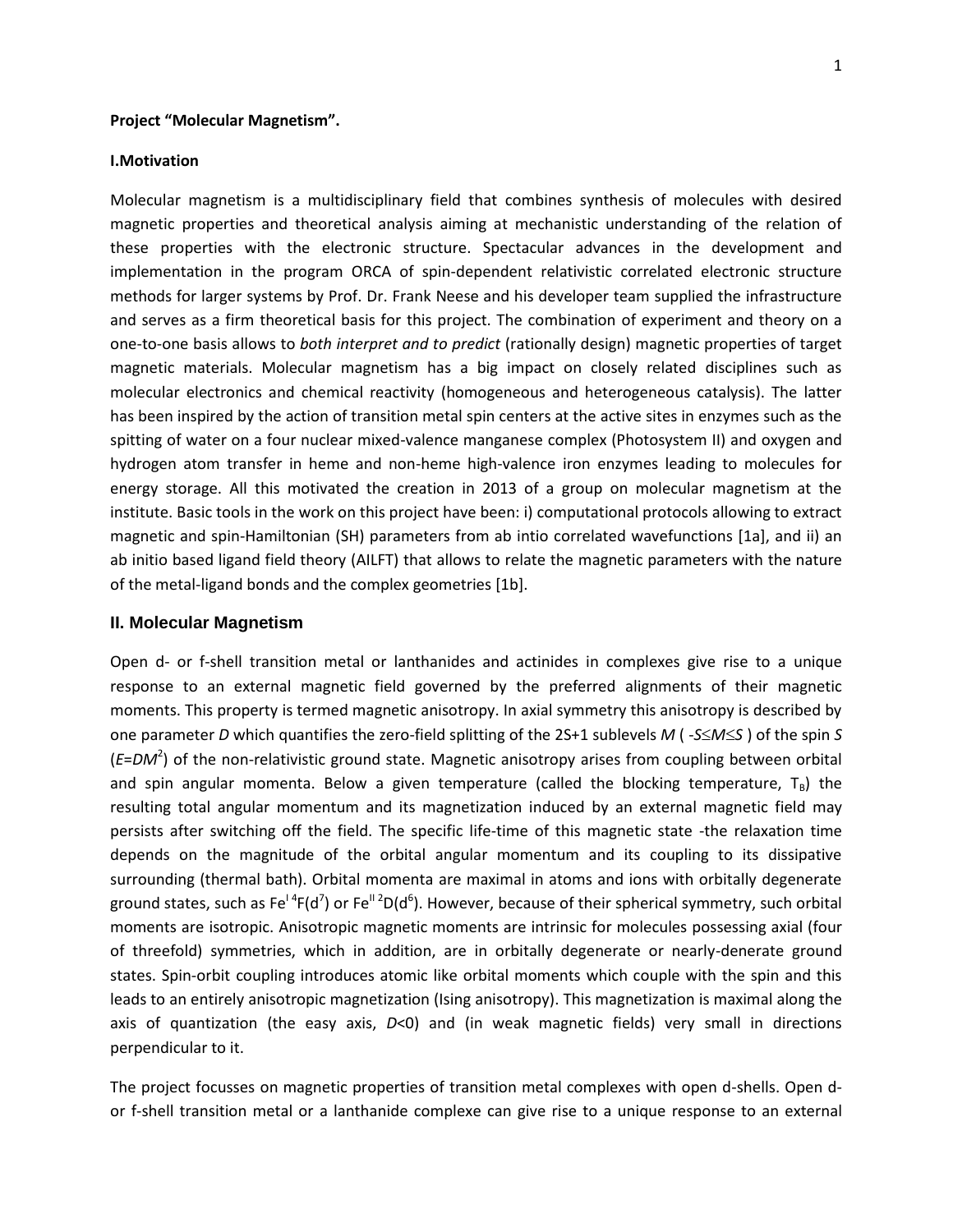magnetic field governed by the preferred alignments of their magnetic moments. This property is termed magnetic anisotropy. In axial symmetry this anisotropy is described by one parameter *D* which quantifies the zero-field splitting of the 2S+1 sublevels *M* ( -*SMS* ) of the spin *S* (*E*=*DM*<sup>2</sup> ) within a given electronic state (normally the non-relativistic ground state). Magnetic anisotropy arises from coupling between orbital and spin angular momenta. Below a given temperature (called the blocking temperature,  $T_B$ ) the resulting total angular momentum and its magnetization induced by an external magnetic field may persists after switching off the field. The specific life-time of this magnetic state -the relaxation time depends on the magnitude of the orbital angular momentum and its coupling to its dissipative surrounding (thermal bath). Orbital momenta are maximal in atoms and ions with orbitally degenerate ground states, such as Co(II)<sup>4</sup>F or Fe(II)<sup>2</sup>D. However, because of the spherical symmetry, such orbital moments are isotropic and do not create magnetic anisotropies. Anisotropic magnetic moments are intrinsic for molecules possessing axial four of threefold symmetries, which in addition, are in orbitally degenerate ground states. First order spin-orbit coupling in such systems introduces atomic like orbital moments which couple with the spin and this leads to an entirely anisotropic magnetization. This magnetization is maximal along the axis of quantization (the easy axis, *D*<0) and (in weak magnetic fields) very small in directions perpendicular to it (Ising type anisotropy). A series of pseudo-tetrahedral Fe(II) complexes of this type has been theoretically predicted [1] by first principles calculations and synthesized and magnetically characterized [2,3] at about the same time (see Figure 1). These were shown to display slow relaxation of the magnetization and were termed single ion magnets (SIM). These discoveries opened a new field in magneto chemistry. The ultimate goal of the studies carried out within this project is to increase the blocking temperature and the relaxation time making such systems potential candidates for magnetic memory devices. Systems with magnetically bi stable ground states in molecules well isolated from their dissipative surroundings can also display quantum coherence and are therefore of potential interest in future quantum computers.

Based on the infrastructure given by the development and implementation of multi reference electronic structure methods in the ORCA program by Prof. Frank Neese and his group, we developed and tested computational protocols for first principles computations of the magnetic and spectroscopic properties of SIM which allow to both interpret and predict such phenomena [4]. We applied these tools to the interpretation of existing SIM and to assist rational design of novel ones with improved magnetic properties. We studied trigonal four coordinate (Figure 1, [4]) and pseudo linear two coordinate Fe(II) complexes (Figure 2, [5,6]) the latter displaying magnetic anisotropies on unprecedented size.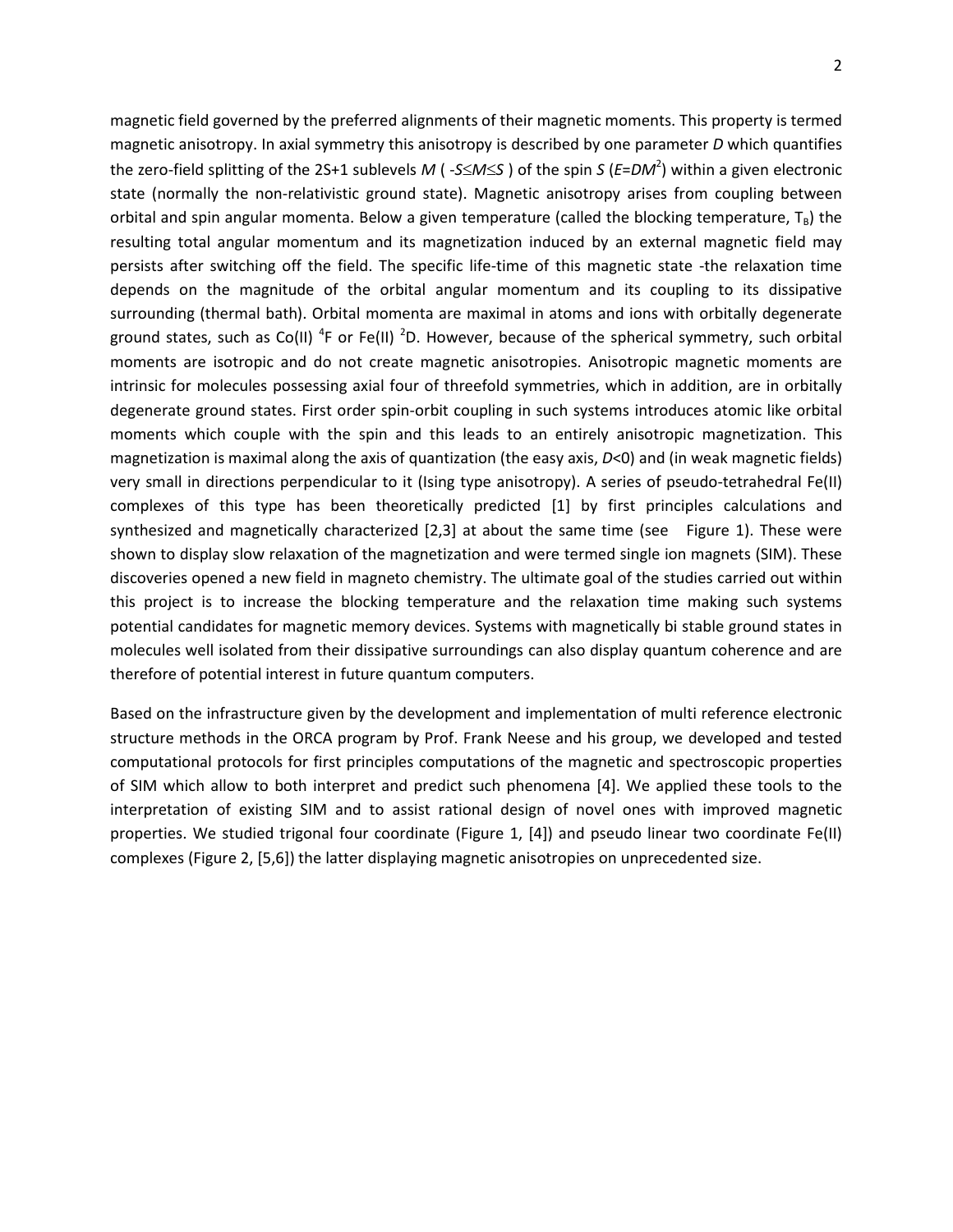

**Figure 1:** Molecular structure of the trigonal pyramidal Fe<sup>II</sup>N<sub>4</sub> complexes with derivatives of the trianionic tris(pyrrolyl- $\alpha$ methyl) amines ligand. Color code: orange (Fe), blue (N), green (F) and gray (C). Hydrogen atoms have been omitted for clarity.



Figure 2. Structure of two-coordinated Fe(II) complexes Fe<sup>II</sup> from left to right. Orange, yellow, red, blue, and gray spheres represent Fe, Si, O, N, and C atoms, respectively; H atoms have been omitted for the sake of clarity.

A fruitful scientific exchange with our collaborators (Prof.J.Long, Berkeley, USA) culminated in understanding of the magnetic properties of these class of compounds and the first SIM displaying a magnetic hysteresis and magnetic blocking temperature  $T_B=4K$  (Figure 3) [7].

### **Vibronic coupling and molecular magnetism.**

Expanding on our expertise on vibronic coupling and the Jahn-Teller effect in transition metal molecular and extended solids [8] we studied the static and dynamic Renner-Teller effects in trigonal pseudotetrahedral and pseudo-linear Fe(II) complexes with <sup>5</sup>E non-relativistic ground states, respectively. While being supportive for reactivity, vibronic coupling is not in favor for SIM. Low symmetry distortions of the high-symmetric nuclear configuration causes partial or complete quenching of orbital angular momenta thus reducing the magnetic anisotropy (Figure 3). Suppression of the vibronic coupling is possible when using bulky ligands which enforce ligand rigidity.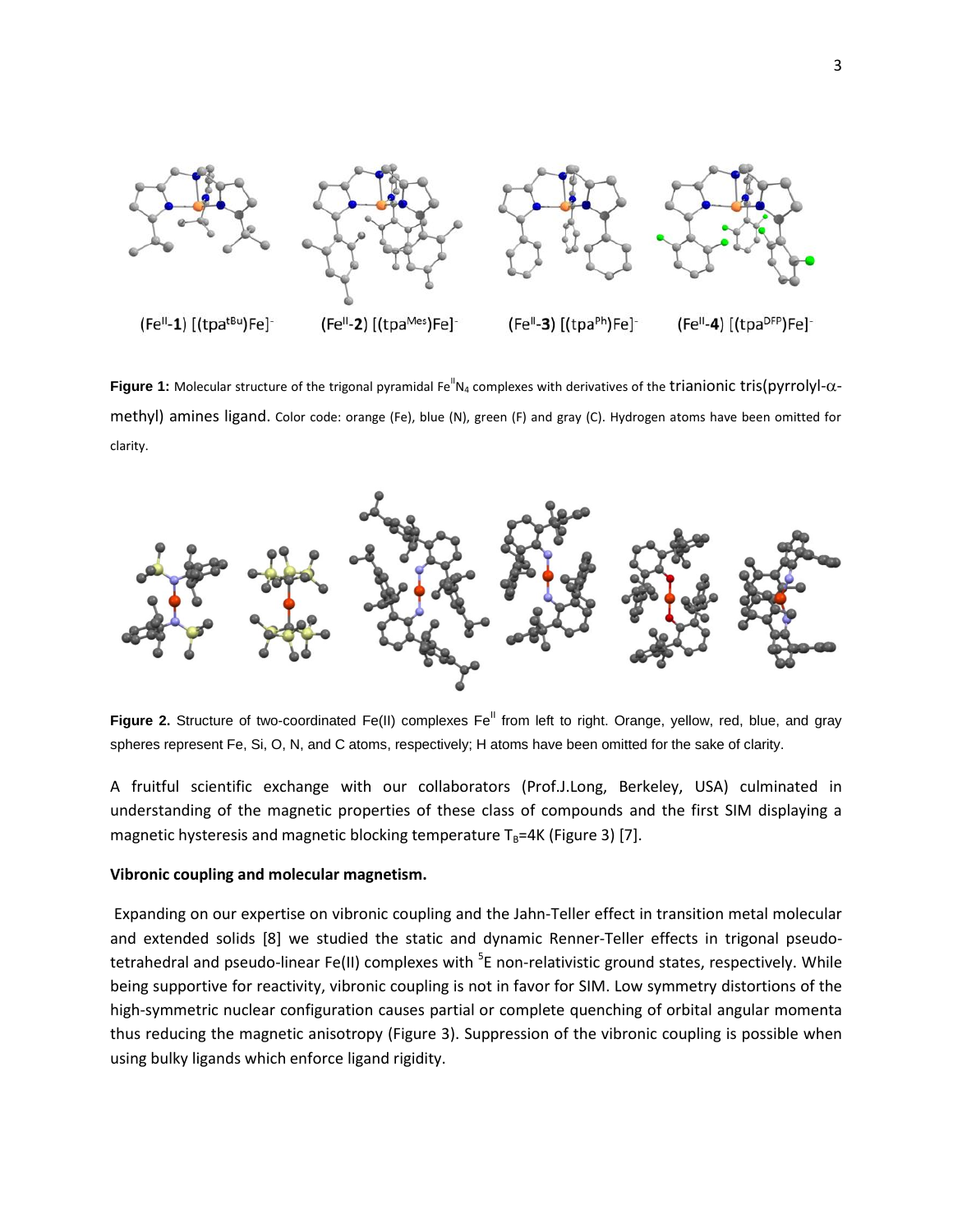

Figure 3. Calculated energy spectra (left) and magnetic susceptibility (right) of the model Fe(CH<sub>3</sub>)<sub>2</sub> complex as a function of vibronic coupling strength (x-axis:  $0 -$  vibronic coupling is switched off,  $1 -$  fully switched on).

# **Ligand field theory from first principles – a powerful tool toward chemical insight in magnetism and reactivity**

Ligand field theory is an effective Hamiltonian model approaching the electronic multiplets spanned by d<sup>n</sup>/f<sup>n</sup> configurations of a transition metal/lanthanide complexes by a Hamiltonian matrix with matrix elements depending linearly on the parameters of the ligand field. These are parameters that represent the one- and two-electron parts of the Hamiltonian: metal-ligand bonding [the one-electron 5x5 (d<sup>n</sup>)/7x7(f<sup>n</sup>) ligand field matrices] and interelectronic repulsion [F<sub>dd</sub><sup>2</sup>, F<sub>dd</sub><sup>4</sup>/F<sub>ff</sub><sup>2</sup>,F<sub>ff</sub><sup>4</sup>, F<sub>ff</sub><sup>6</sup>, or alternatively Racah parameters  $B$ , $C/E^{1}$ , $E^{2}$ , $E^{3}$ ]. Ligand field parameters have been deduced from a fit to high resolution spectra. Such empirically derived energy quantities were the only source of information about the metalligand bond at a time when first principle electronic structure methods were far from practical utility. This phenomenological ligand field model was also employed to relate magnetic properties with the electronic multiplet structure thus yielding first insight into the magnetism in molecules and solids. Following an idea by Prof.Frank Neese, a method was developed, implemented (MatLab) and interfaced with the program ORCA [9,10]. The procedure did allow deducing uniquely the 5x5/7x7 ligand field matrices and the parameters of inter electronic repulsion from one-to-one least square fit to the matrix elements of the Hamiltonian from multireference CASSCF/NEVPT2 *ab initio* calculations. A more detailed information about the metal-ligand bond is possible employing the angular overlap model. In this parameterization, metal-ligand energies of antibonding (implying dative  $\sigma$  or  $\pi$ -dative bonds,  $e_{\sigma}$  and  $e_{\pi}$ , respectively assuming positive values) or bonding ( $\sigma$  or  $\pi$ -back bonding,  $e_{\sigma}$  and  $e_{\pi}$ -negative) are defined in a frame of optimally aligned metal-ligand  $d_{z2}$ -p<sub>z</sub> and  $d_{xz}$ -p<sub>x</sub>, $d_{yz}$ -p<sub>y</sub> orbitals. The elements of the ligand field matrix are then expressed in terms of such parameters times angular factors accounting for the positions of the ligands in the metal first coordination sphere. When extracted from a best fit to *ab initio* 5x5/7x7 ligand field matrices, such parameters provide an indispensable tool for: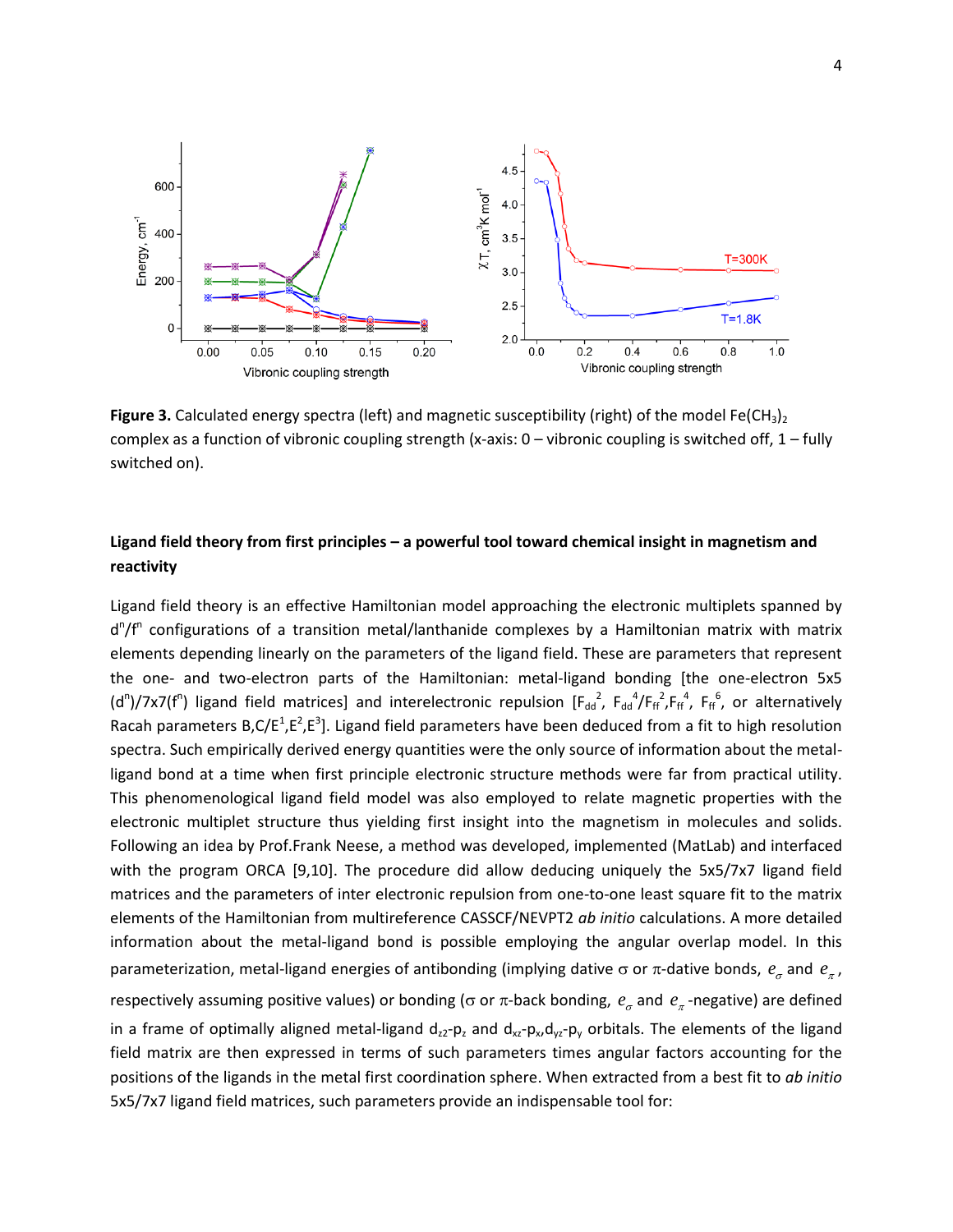i) interpreting and understanding numerical results from *ab initio* calculations thus translating such data directly into a chemically transparent language.

ii) to be used as diagnostic tool toward improving the *ab initio* methodology by comparison between sets of ligand field parameters deduced from *ab initio* and from high-resolution spectra.

iii) correlation between metal-ligand bonding parameters and the zero-field splitting did allow establishing magneto-structural correlations which can be directly used in a rational design of SMM.

The power of this *ab initio* based ligand field model is highlighted in Figures 4 (i, and ii) and 5 (iii), respectively.

Achievements of our work on this project have been documented in recent review Ref.[10 ]



**Figure 4.** Ligand field parameters 10Dq (left) and B(right) from analysis of CASSCF/NEVPT2 *ab initio* wavefunction in comparison with data extracted from a direct fit to reported spectra (exp. C.K.Jørgensen, Absorption spectra and Chemical Bonding in Complexes, Pergamon, 1962, p. 110, Oxford); variation of metal ligand covalence along the series has been approximated as the difference between 10Dq(NEVPT2) (dynamical correlation accounted for), and 10Dq(CASSCF), (CAS(3,5) active space, dynamical correlation neglected) amidst.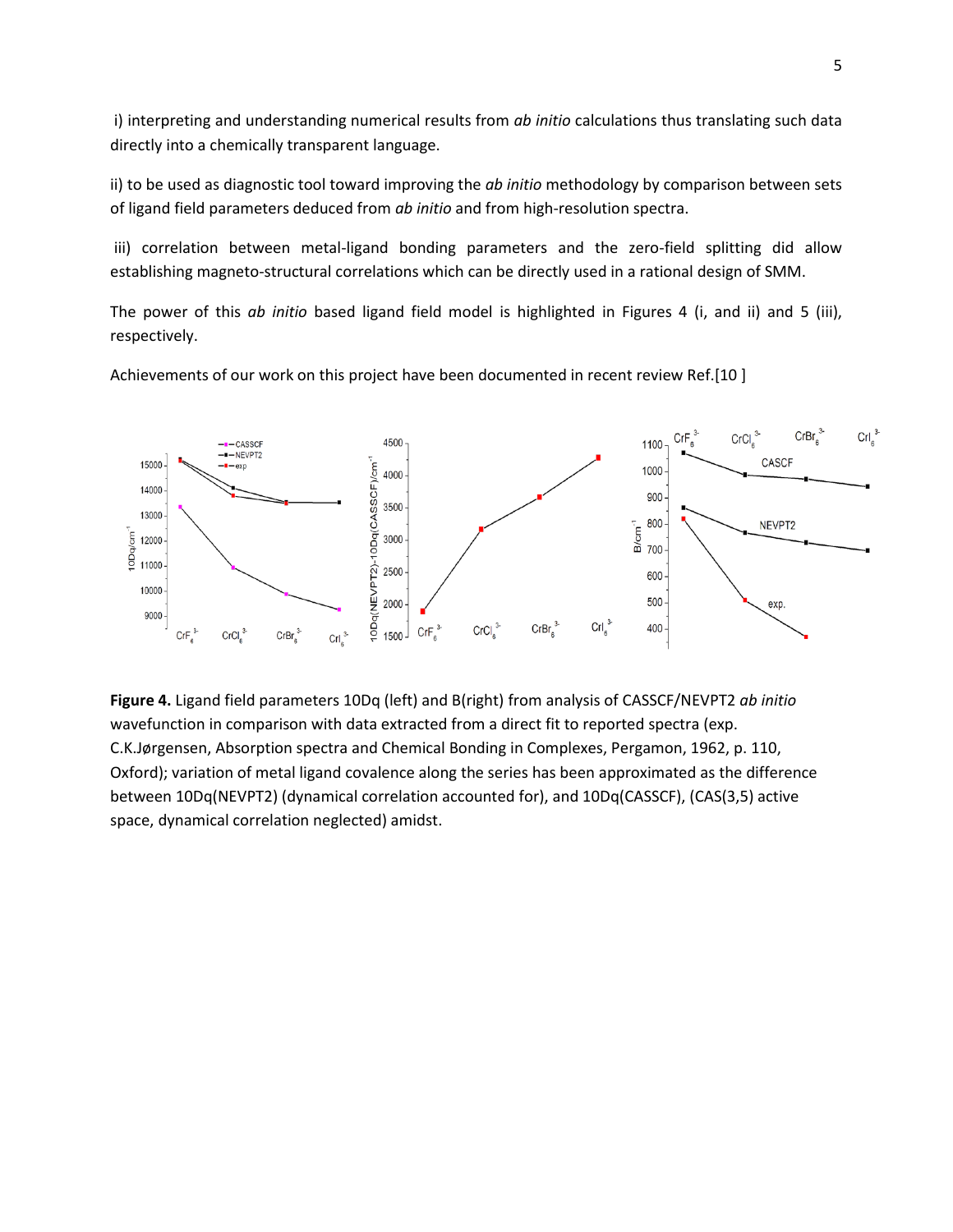

**Figure 5.** Relation between the  $e_s^e$  AOM parameter and the axial zero field splitting parameter D. The  $e_s^e$ parameter value can be interpreted as proportional to the  $\sigma$ -donor ability of the corresponding derivative of the trianionic tris(pyrrolyl-α-methyl) amines tpa<sup>R</sup> (from left to right:R=tBu=tert-butyl, Mes=mesityl, Ph=phenyl and DFP=2,6-difluorophenyl) ligand for the complexes depicted in Figure 1.

## **Magneto-Structural Correlations in Pseudo-tetrahedral Co<sup>II</sup> Complexes[13].**

Cobalt(II) tetra-thiolate [Co(SPh)<sub>4</sub>]<sup>2-</sup> was reported as a *first example of a mononuclear SMM that shows a slow relaxation of the magnetization in the absence of an external magnetic field*. [11] Substitution of the donor ligand atom by oxygen or selenium dramatically changes ZFS and relaxation time. The series of complexes (PPh4)2[Co(XPh)4] (X=O, S, Se) [12] have been studied *using multi-reference ab initio methods with the goal of exploring the effect of the tetragonal elongation*  $T_d \rightarrow D_{2d}$ *, described the angle*  $2\theta$  *2* $\theta$  *20 20 A109.47*<sup>*o*</sup>, and the torsion angle  $\psi$  describing the change of symmetry from  $D_{2d}(\psi=0^{\circ})$ , all-vertical *configuration) toward various degrees of S<sup>4</sup> distortions (=90o,, ultimately all-horizontal configuration), the latter being imposed by the second coordination sphere, the C atoms directly connected to X Fig. 2). Magnetostructural correlations are then deduced that take into account the nature of metal-ligand covalent bonding, ligand spin-orbit coupling and the geometric distortions just described.* The absolute value of zero-filed splitting D increases when the ligand field strength decreases across the series from O to Te. The zero-field splitting (ZFS) of the ground state of the hypothetical  $[Co(TePh)_4]^2$  complex has been computed to be about twice as large as for the well-known (PPh<sub>4</sub>)<sub>2</sub>[Co(SPh)<sub>4</sub>] compound. It is shown that magneto-structural correlations in  $[Co(OPh)_4]^{2}$  type complexes differ from  $[Co(S/SePh)_4]^{2}$ due to the π-anisotropy of the ligand donor atoms (S, Se). In the case of almost isotropic OPh ligand only variations in the first coordination sphere affect magnetic properties, but in the case of S/SePh ligand variations in the first and second coordination sphere become equally important for the magnetic properties.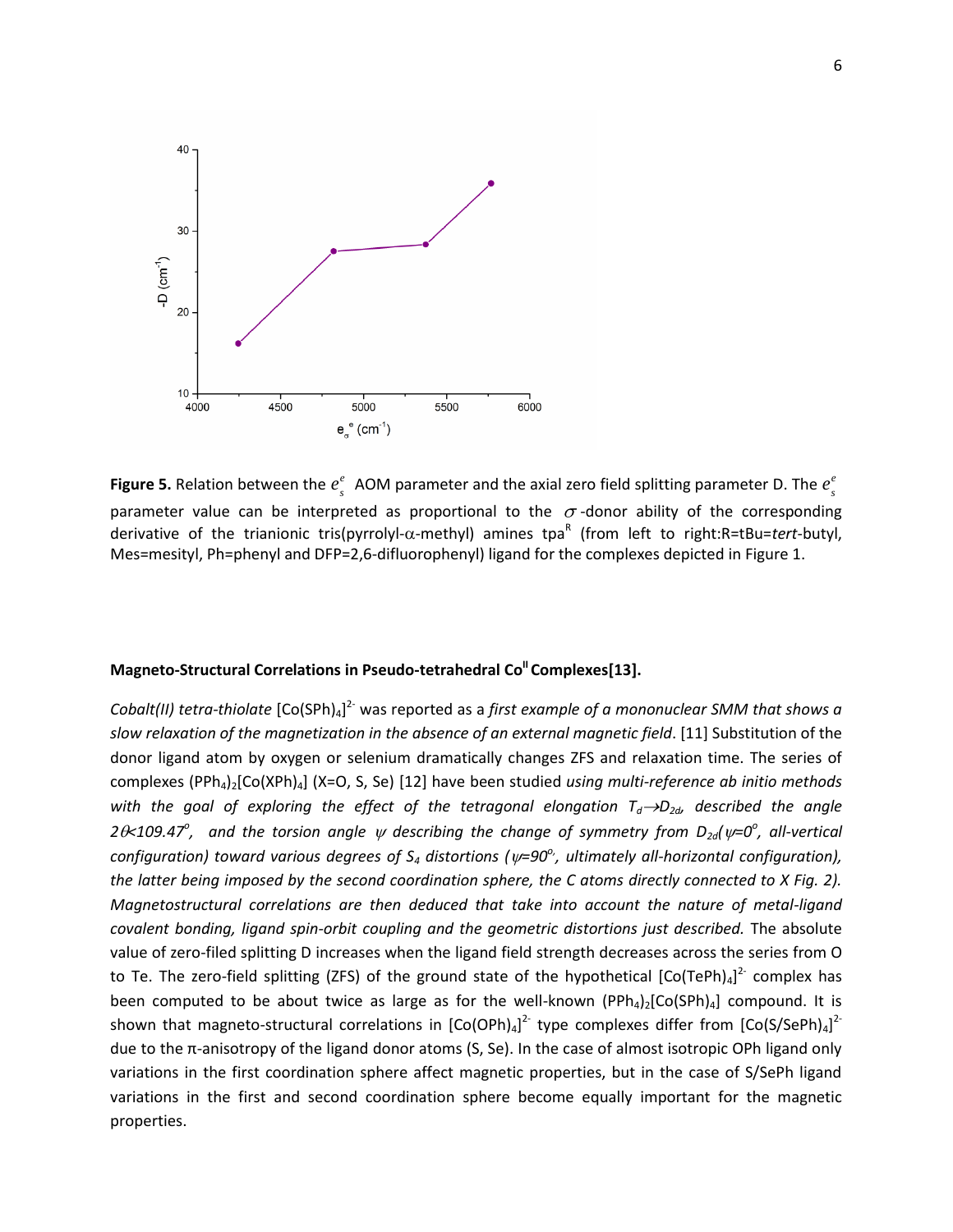

**Figure 6.** The first and the second coordination sphere of Co ion along with the two angles θ and ψ defining the lowering of symmetry from T<sub>d</sub> to D<sub>2d</sub> and S<sub>4</sub>(top, right); interplay between Co-X π-antibonding and  $ψ$  and their effect on D (top left) and two-dimensional relaxed surface scan (shown in colors according to color code on the right in kcal/mol) and the corresponding values of the zero-filed splitting (black contour lines in cm<sup>-1</sup>) of the [Co(OMe)<sub>4</sub>]<sup>2-</sup> (left)and [Co(SeMe)<sub>4</sub>]<sup>-2</sup> (right) complexes (adopted from Ref. 13 ).

Along the same lines we have analyzed the electronic structure of a new magnetically bi stable mononuclear tetragonally elongated tetrahedral cobalt(II) complex (HNEt<sub>3</sub>)<sub>2</sub>[Co<sup>ll</sup>(L<sup>2-</sup>)<sub>2</sub>] with nitrogen donors (Fig. 7).[14] The two very acute axial NCoN chelate angles along with the strong ligand field induce a large t<sub>2</sub> splitting and leads to a lowest <sup>4</sup>B<sub>2</sub> excited states which is only 500 cm<sup>-1</sup> above the ground state and thus comparable with spin-orbit coupling parameter  $\zeta$ . The large mixing of these states via spin-orbit coupling leads to easy axis anisotropy and an unusually large D parameter (-115 cm<sup>-1</sup>). It explains the observed magnetic bi stability manifesting in an open hysteresis loop (coercitivity) in the magnetization at a sweep rate dB/dt=3.0T/min.[14]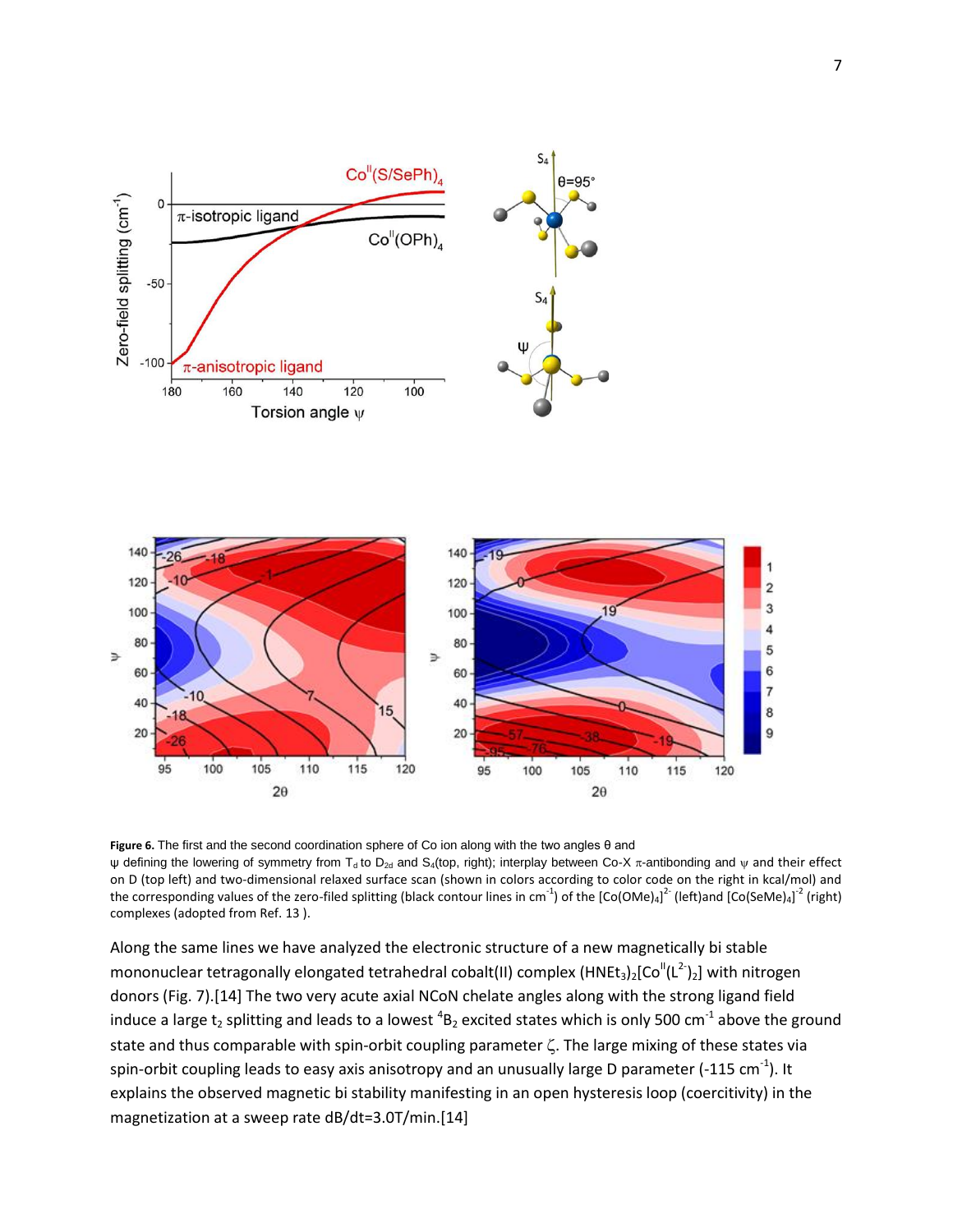

Figure 7. Molecular and electronic structure of the complex [Co<sup>ll</sup>(L<sup>2-</sup>)<sub>2</sub>]: a)Crystallographic structure, Cobalt, Oxygen, Sulfur, Nitrogen and Carbon are shown in blue, red, yellow, violet and grey, respectively, Hydrogen atoms are omitted for clarity. b) Molecular obital diagram from CASSCF/NEVPT2 AILFT analysis of CAS(7,5) wave functions; horizontal lines depict orbital energies while arrows pointing up or down stand for single electron spins; the given configuration pertains to the  ${}^{4}B_1$  ground state which mixes with the lowest excited  ${}^{4}B_2$  state via the L<sub>z</sub>S<sub>z</sub> part of the spin-orbit coupling operator (adopted from Ref.14).

From these studies design principles toward novel SMM with improved magnetic anisotropies emerge as follows: magnetic bi stability in tetrahedral Co(II) complexes is enforced by:

- i) Soft ligands inducing week ligand fields along with a tetragonally elongated complex  $(D_{2d})$  geometry.
- ii) Chelate ligands with strong donor ligands (such as N) imposing very acute NCoN trans chelate angles that afford large  $D_{2d}$ <sup>4</sup>B<sub>2</sub><<sup>4</sup>E splitting of the <sup>4</sup>T<sub>2</sub> excited state and, via SOC mixing of  ${}^{4}B_2$  with the ground state  ${}^{4}B_1$  highly anisotropic magnetic moments.

### **III.Complexes of lanthanides [15].**

Periodic trends on structural and spectroscopic properties of complexes of lanthanides have been examined through complete active space self-consistent field (CASSCF) followed by second order Nelectron valence perturbation theory (NEVPT2) calculations including both scalar relativistic and spinorbit coupling effects [Fig.8]. Energies and wave functions from electronic structure calculations are further analyzed in terms of *ab initio* Ligand Field theory (AILFT), which allows one to rigorously extract angular overlap model (AOM) ligand field, Racah and spin orbit coupling parameters directly from highlevel *ab initio* calculations. We investigated the elpasolite  $Cs_2Naln^{\text{III}}Cl_6$  (Ln<sup>III</sup>=Ce-Nd, Sm-Eu, Tb-Yb) crystals because these compounds have been synthesized for most  $Ln^{III}$  ions. Cs<sub>2</sub>NaLn<sup>III</sup>Cl<sub>6</sub> elpasolites have been also thoroughly characterized with respect to their spectroscopic properties, providing an exceptionally vast and systematic experimental database allowing one to analyze the periodic trends across the lanthanide series. Particular attention has been devoted to the apparent discrepancy in metalligand covalency trends between theory and spectroscopy described in the literature. Consistent with earlier studies, natural population analysis indicates an increase in covalency along the series, while a decrease in both the nephelauxetic (Racah) and relativistic nephelauxetic (Spin-orbit coupling) reduction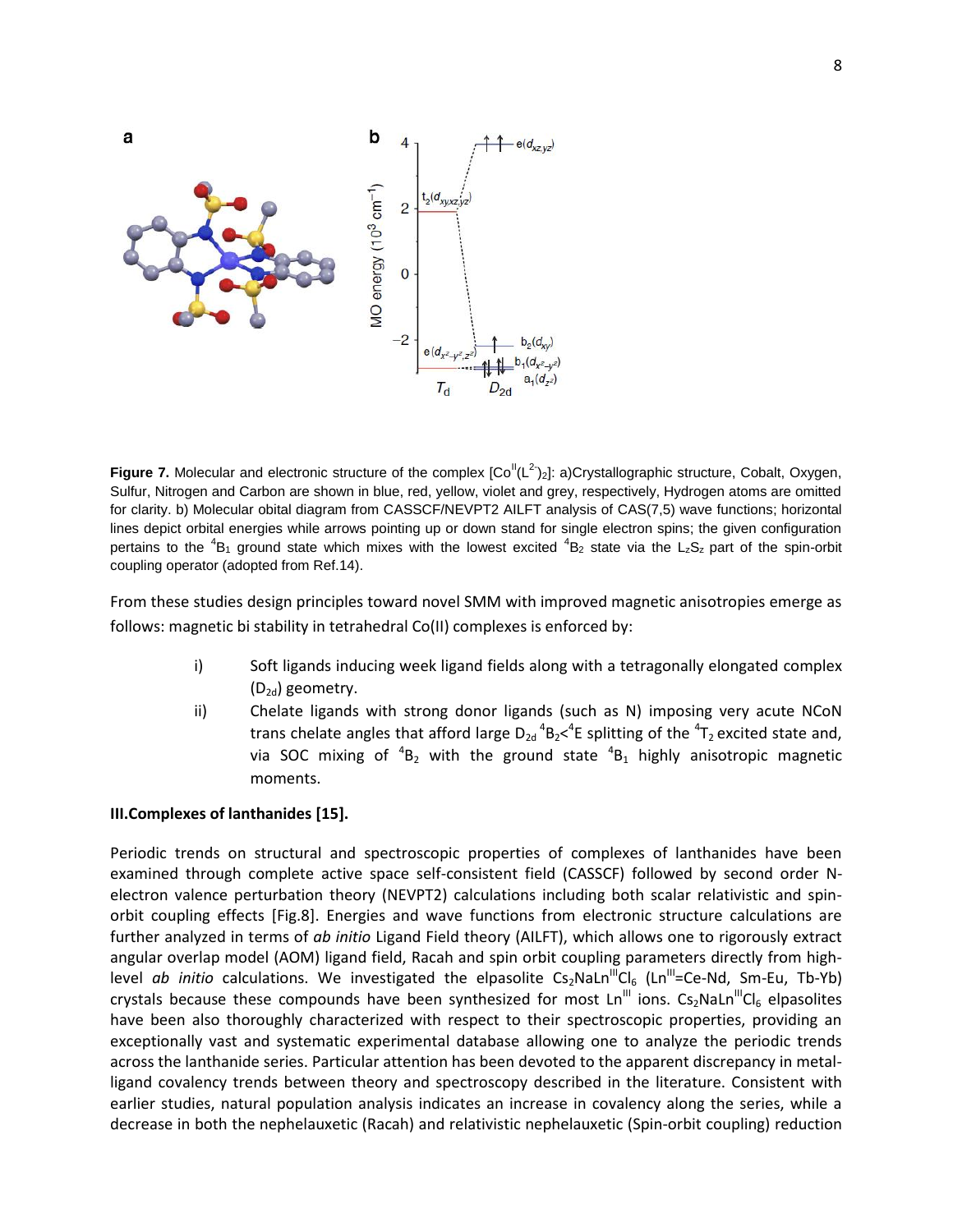with increasing atomic number is calculated. These apparently conflicting results are discussed on the basis of AILFT parameters. The AILFT derived parameters faithfully reproduce the underlying multireference electronic structure calculations. The remaining discrepancies with respect to experimentally derived data are mostly due to underestimation of the ligand field splittings, while the dynamic correlation and nephelauxetic effects appears to be adequately covered by CASSCF/NEVPT2.



**Figure 8.** Splitting of f-orbitals in octahedral ligand field (top); Experimental (blue) and calculated (CASSCF:red, NEVPT2: purple)  $e_a$  parameters for LnCl<sub>6</sub>(bottom left);  $e_a$  (not shown) displays a similar trend; ab initio spin-orbit coupling parameter  $\zeta$  for lanthanide ions: available experimental data from free ions (blue filled circles) and for the Cs<sub>2</sub>NaLn<sup>III</sup>Cl<sub>6</sub> series (blue open circles), bottom right; the electron occupation of the f-shell is shown above the abscissa.